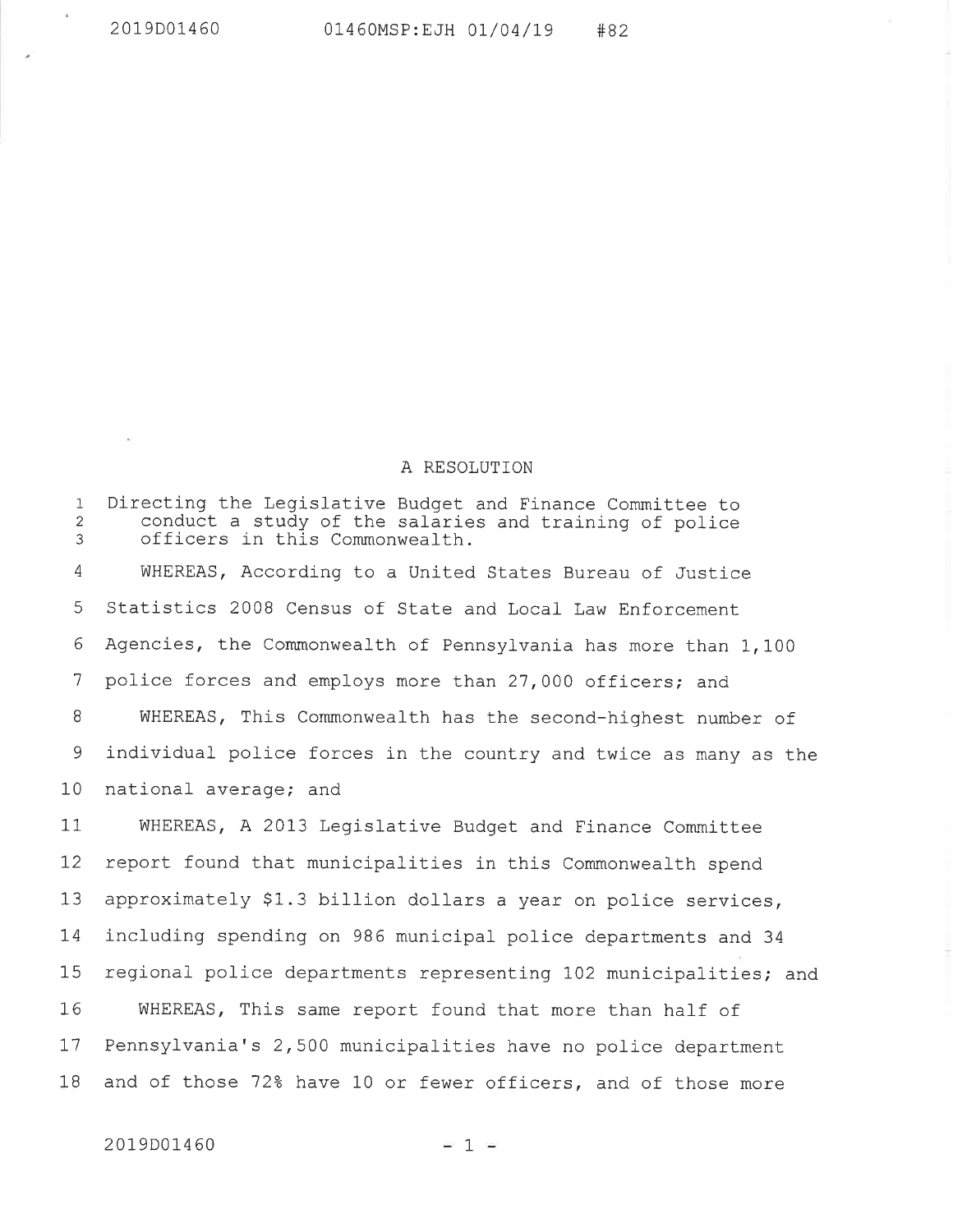1 than half have five or fewer full-time officers; and 2 WHEREAS, Municipalities have cited cost as the most 3 significant reason for not forming a police department and loss 4 of control as the reason for not forming regional departments; 5 and

6 '7 B 9 WHEREAS, Part-time police officers and officers in small departments may receive lower salaries and less training and therefore must balance multiple jobs and face safety issues and high turnover rates; therefore be it

10 11 I2 13 L4 1\_5 RESOLVED, That the House of Representatives direct the Legislative Budget and Finance Committee to conduct a study of the salaries of law enforcement officers across this commonwealth, including any disparities between departments, and highlight the salary differences between part-time and full-time officers of police departments; and be it further

1,6 L1 18 79 20 RESOLVED, That the Legislative Budget and Finance Committee identify the training levels of different departments, comparing the average time full-time and part-time forces take to complete the minimum training and what training is offered to officers beyond minimum training; and be it further

2T 22 23 24 25 26 27 28 29 30 RESOLVED, That as legislative initiatives have proposed specialized training on specific issues such as interacting with persons suffering from mental health issues, use of force, school safety and domestic violence, the Legislative Budget and Finance committee shall study the status of training across police departments on these and other specialized issues beyond the basic training required by statute; and be it further RESOLVED, That the Legislative Budget and Finance Committee assess the rates of turnover of police officers and the factors contributing most to these rates with emphasis on demographic

## $2019D01460$   $-2$   $-$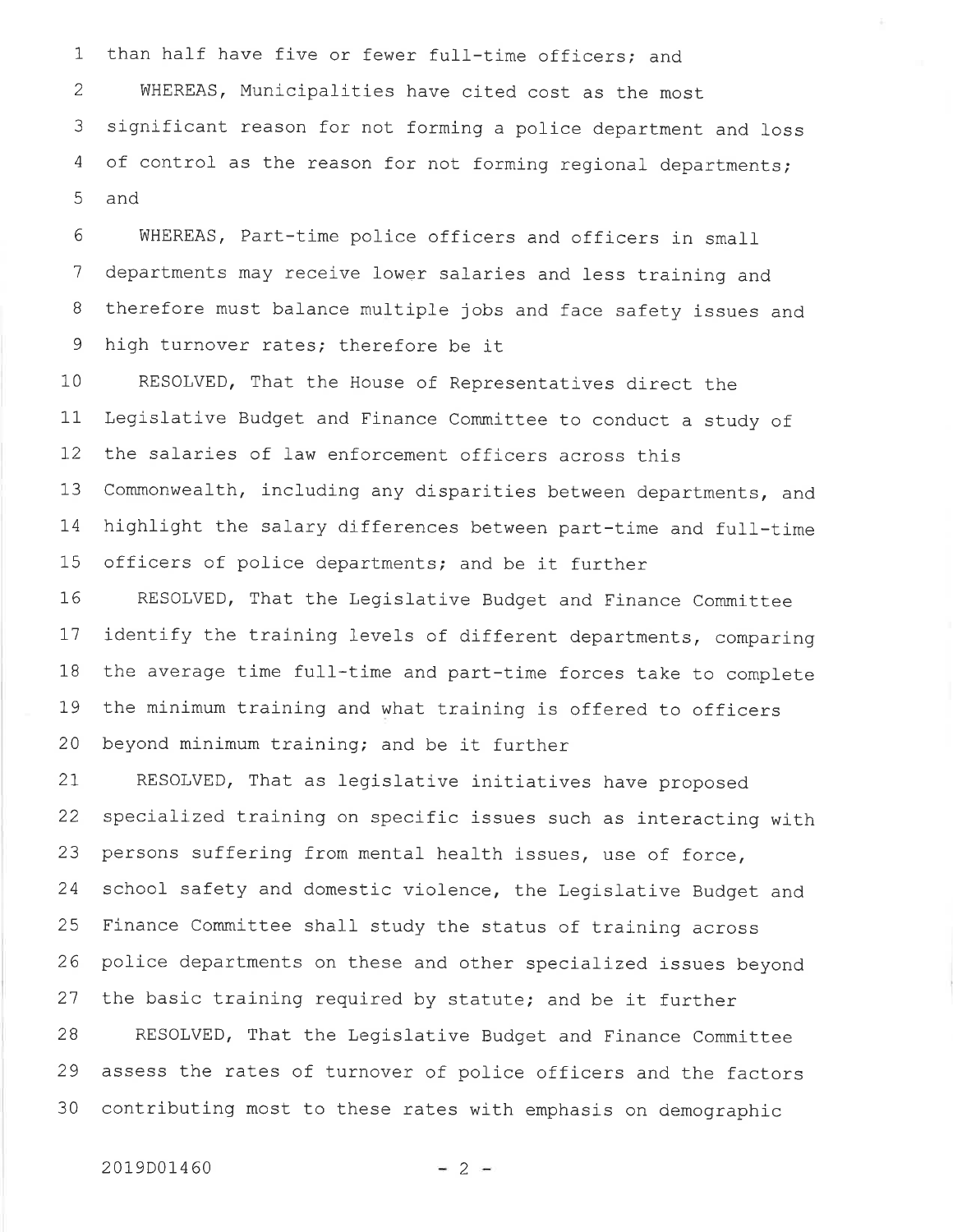1 z 3 4  $\overline{5}$ 6 information of the police officers, including race and gender and whether or not they reflect the communities they serve, whether salaries are insufficient and the presence or lack of sufficient training and equipment, including whether the department is using officer safety measures such as body cameras; and be it further

7 a 9 10 11 T2 RESOLVED, That the Legislative Budget and Finance Committee shall make recommendations for addressing disparities in salaries and training between departments as well as specific measures to eliminate discrepancies in standards between departments with the goal of achieving higher quality services and greater equity Statewide; and be it further

13 T4 15 RESOLVED, That the Legislative Budget and Finance Committee report its findings to the General Assembly within 180 days of the adoption of this resolution.